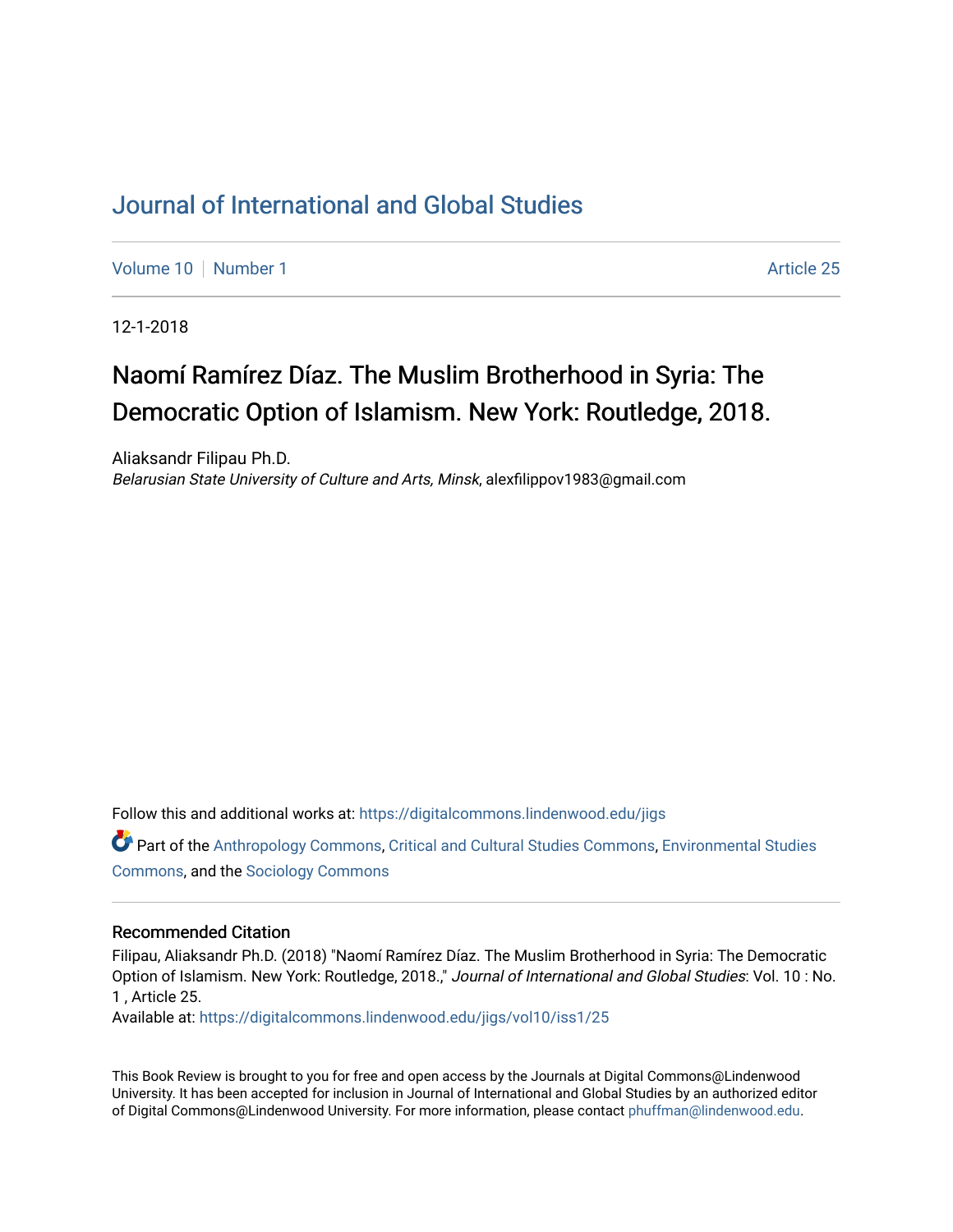## **Naomí Ramírez Díaz.** *The Muslim Brotherhood in Syria: The Democratic Option of Islamism***. New York: Routledge, 2018.**

The ideology and activities of the various political groups currently operating in Syria have aroused academic and analytical interests of many scholars and experts across the world. Studying their agenda, as well as their role in modern Syria's development, can help answer important questions about Syria's future.

The book *Muslim Brotherhood in Syria: The Democratic Option of Islamism* by Naomí Ramírez Díaz belongs to this kind of research. The author attempts to analyze the political agenda and activities of the Syrian Muslim Brotherhood (SMB) from the point of view of their adherence to democratic ideas and principles.

The academic and practical importance of the book is clear. The success of the al-Nahda party in Tunisia, as well as Mohamed Morsi's short presidency in Egypt, made a quite different picture of Islamism and particularly its policies in real conditions. As the author points out, these recent developments in the Arab world lead us to revise our attitude towards the agenda of those Islamist movements which have never been in power, including the SMB.

Taking into consideration that the future of Syria remains uncertain, the Syrian crisis is not resolved and the SMB is one of the political players in the country's arena with potential to share power after the crisis is over, the study has a definitely significant practical dimension.

The book consists of six chapters and four annexes (the translations of the SMB's major political documents). The author follows the chronological approach, i.e., she traces the history of the SMB from its origins in the 1940s through to the present day, including the SMB's involvement in the Syrian crisis.

The first chapter serves as an introduction, where the author makes an attempt to define the concepts of "Islamism," "post-Islamism," and "democracy," including "liberal" and "illiberal" democracy. The researcher comes to the conclusion that all these concepts have a significant variability, while no common definition can be found in academic literature.

Thus, Díaz tries to emphasize a set of general parameters, which, as she believes, are similar in Islamism and democracy. They are "accepting the existence of differences, and consequently, pluralism; equality among the different components of society, who are considered citizens; an alteration system that avoids perpetuation in power…" (p. 20).

Here, I believe, we face a significant methodological flaw in the whole research. The author takes some elements from one vague concept (Islamism) and tries to find some close or similar elements from another vague concept (illiberal democracy) in order to demonstrate their relevance to each other.

It seems, that to a certain extent a democratic option can be found in the agenda of any political force which is acting in the contemporary world. How it helps us to understand the real ideology and political agenda of different Islamist movements, including the SMB, remains unclear. Moreover, it seems that this approach slightly confuses the reader, emphasizing the elements which are unlikely to be of the highest priority for the SMB activists or target foreign, mainly Western, publics.

Chapters 2-6 consider the history of the SMB from its origins to the present day. The scholar provides us with a great number of interesting and important facts, including her personal findings, interviews and website analysis. Some periods of the SMB's activities are covered perfectly, while other periods (particularly, after the Hama massacre of 1982) need further study. However, the lack of reliable and verified sources was one of the author's great obstacles and I can only congratulate her with the success.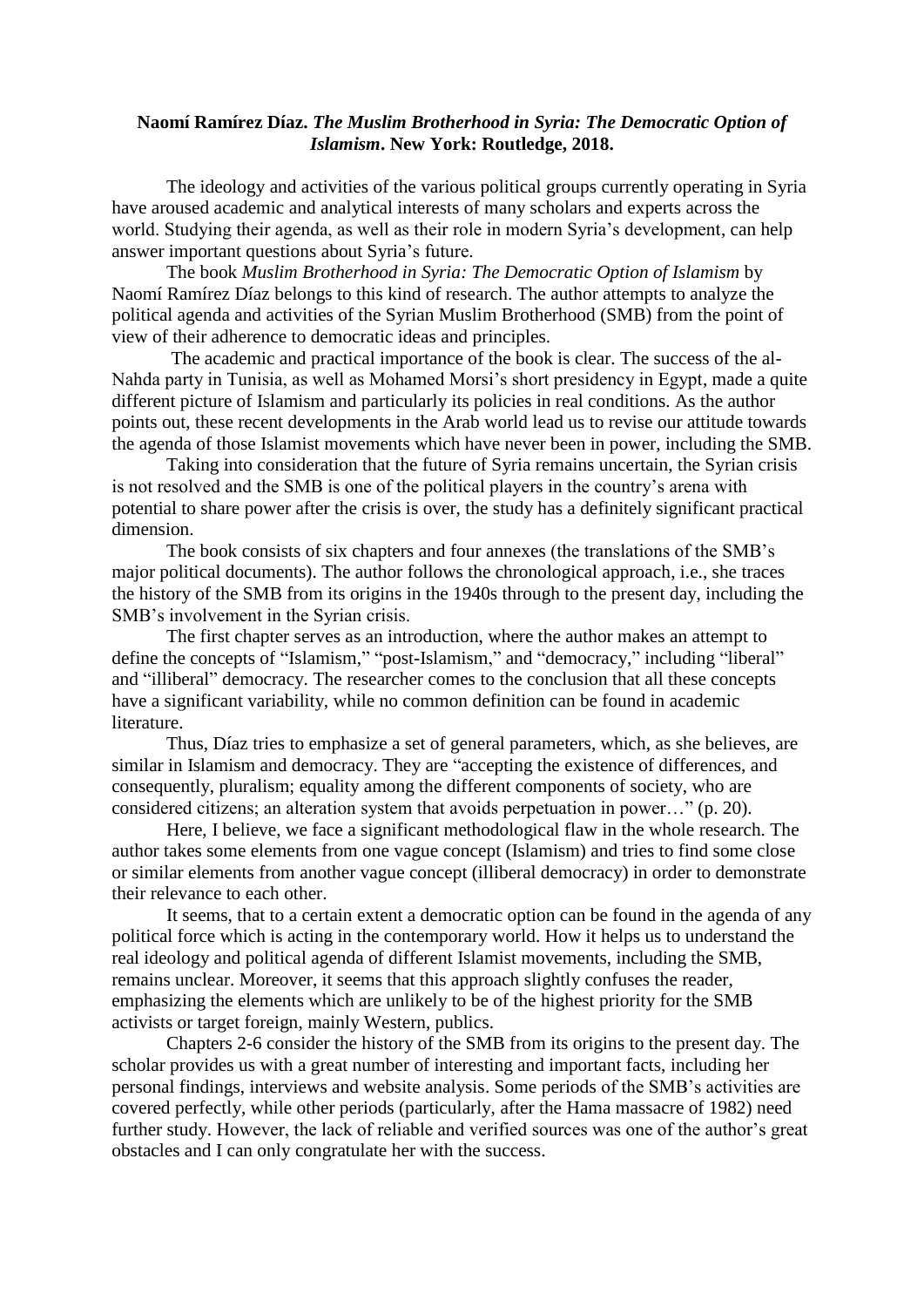Focusing on "democratic dimension" in the SMB's ideology, which was definitely not in the core of its agenda, Díaz pays less attention to the early periods of the SMB's history. For example, discussing the key elements of its ideology in the 1940-1950s, it should be important to consider them within the frame of the general development of Arab political thought in that period. Particularly, a clear similarity between the SMB's and early Baath's ideology is omitted in the research. In spite of the significance of the sectarian issue in Syria, the author does not discuss sufficiently the SMB's position on that issue. The picture of the Syrian political system regarding the inclusion or exclusion of all ethnic and religious groups in the SMB's agenda seems to be discussed in more details as well.

Some suggestions need more arguments. For example, the author's presumption that the SMB's idea on '*mu'min*' (believer) as the head of the state does not necessarily imply that this person should be a Muslim (p.31) seems very doubtful. The term '*mu'min*' within the Arab and Islamic tradition has a clear reference to a faithful Muslim. Studying the Syrian political thought in 1940-1960s I have never faced a situation to use this term for denoting non-Muslims.

The third chapter discusses the issue of the radical wing in the SMB and its attitude towards the political development of Syria during the Baath party rule. The author emphasizes a very important point on the economic rather than religious contradictions between the ruling elite and the Sunni majority in the country. At the same time an important religious issue, concerning the Alawites' integration into the Syrian political system and their relationship with the ethnic and religious groups, is discussed. Díaz provides important and in many aspects unique data on the SMB's internal development in this period, as well as of its attempts to negotiate with the government and establish alliances with other political forces.

However, in some aspects the author idealizes the SMB's political agenda. In particular, she emphasizes its alleged commitment to free elections. One may assume that such declarations by the SMB served mainly as a form of criticism against the ruling party rather than a real political ideal promoted by the SMB. Moreover, the movement's leadership was completely sure that the result of real free elections would be their decisive victory since people would never choose anything but Islamic rule. The same is true regarding the SMB's stance on equality. People are equal, but only within Islamic rules, which are quite specific towards the equality of non-Muslims.

The fourth chapter considers the SMB's activities during the presidency of Bashar al-Asad. The chapter concentrates on the SMB's attempts to return to Syria as an official political force, as well as on its further ideological development. Díaz thoroughly analyzes the concept of "Civil state within Islamic reference (framework)" proposed by the SMB in that period. However, as with the cases of many other of the SMB's ideas, these concepts seem to be extremely vague and undefined in the movement's ideology. Moreover, they do not answer the crucial questions of the Syrian political transformation and the issue of ethnic and religious groups' political participation. Actually, the description of the "Civil state within Islamic reference" in the SMB's agenda is 90% of what it is not rather than what it is.

In spite of the very useful and unique information contained in the chapter, some of the scholar's statements appear questionable from an academic standpoint. For example, discussing Bashar al-Asad's speculations on the special democratic option/path for Syria, the author refers to him as "Bashar I of Syria." However, the democratic option of the SMB does not lead to comparisons of such kind.

In some cases the comparisons made by the scholar could be perceived by the reader in an accurate way. For example, she rightfully argues that the SMB refused the theocratic model identified with the Iranian system, since the source of all power for the SMB is the *umma* (p.84-86). However, the conclusion that the SMB refused the theocratic model in general needs more arguments. The above mentioned difference between the sources of